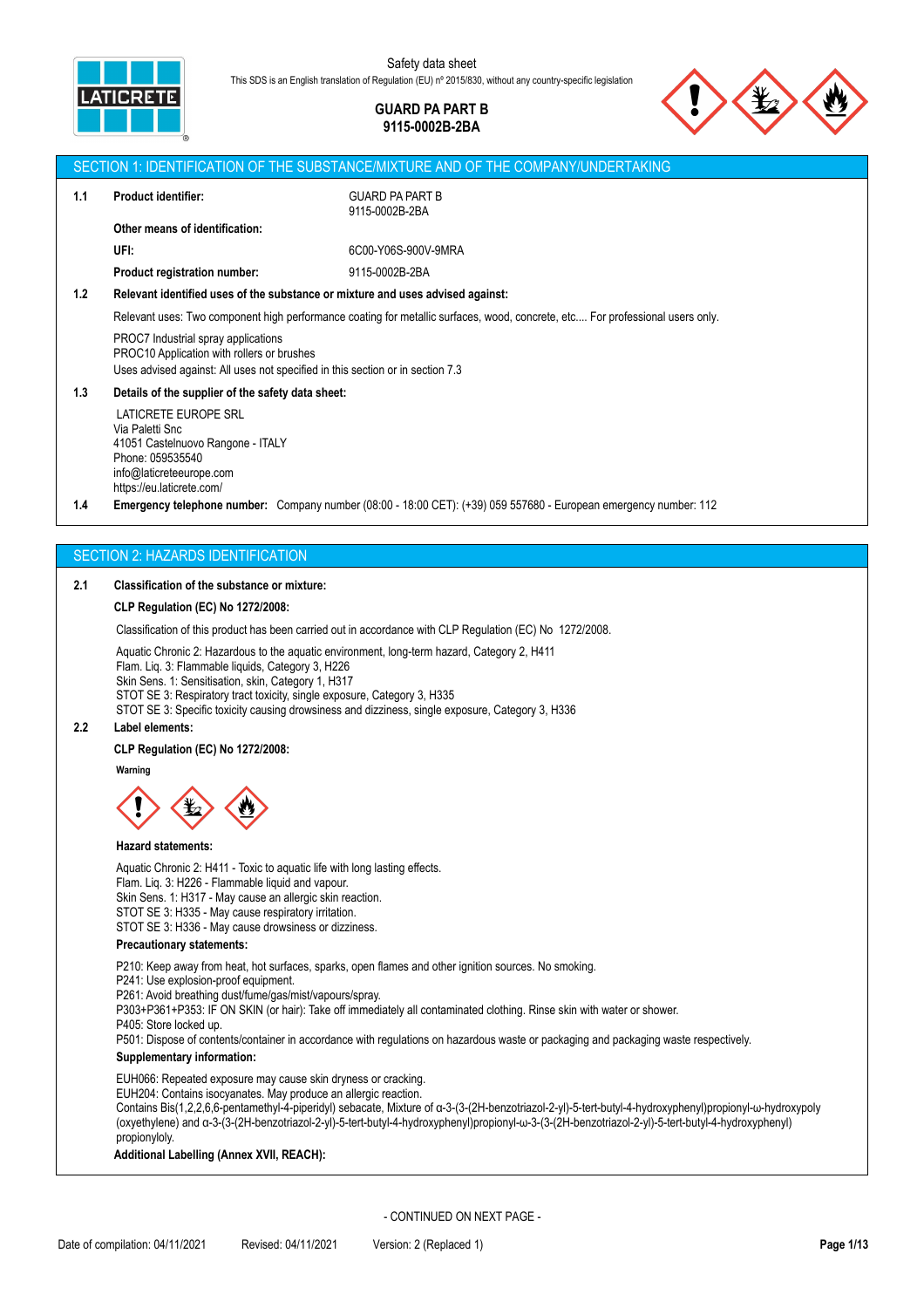

## **GUARD PA PART B 9115-0002B-2BA**



### SECTION 2: HAZARDS IDENTIFICATION (continued)

As from 24 August 2023 adequate training is required before industrial or professional use.

#### **Acute Toxicity Estimate (ATE mix):**

39,6 % (inhalation) of the mixture consists of ingredient(s) of unknown toxicity

**UFI:** 6C00-Y06S-900V-9MRA

#### **2.3 Other hazards:**

Product fails to meet PBT/vPvB criteria

#### SECTION 3: COMPOSITION/INFORMATION ON INGREDIENTS

#### **3.1 Substance:**

Non-applicable

#### **3.2 Mixture:**

**Chemical description:** Mixture composed of additives, pigments and resins

#### **Components:**

In accordance with Annex II of Regulation (EC) No 1907/2006 (point 3), the product contains:

|                                                                                                              | <b>Identification</b>                                       |                                                                         | Chemical name/Classification                                                                                                                                                                                                                            |            |  |  |
|--------------------------------------------------------------------------------------------------------------|-------------------------------------------------------------|-------------------------------------------------------------------------|---------------------------------------------------------------------------------------------------------------------------------------------------------------------------------------------------------------------------------------------------------|------------|--|--|
| CAS:<br>28182-81-2<br>EC:<br>931-274-8<br>Non-applicable<br>Index:<br><b>REACH:</b><br>01-2119485796-17-XXXX |                                                             | Hexamethylene diisocyanate, oligomers <sup>[1]</sup><br>Self-classified |                                                                                                                                                                                                                                                         |            |  |  |
|                                                                                                              |                                                             | Regulation 1272/2008                                                    | Acute Tox. 4: H332; Skin Sens. 1: H317; STOT SE 3: H335 - Warning                                                                                                                                                                                       | $50 - 75%$ |  |  |
| CAS:                                                                                                         | 128601-23-0                                                 | Hydrocarbons, C9, aromatics (Benzene < 1 % w/w)[1]                      | Self-classified                                                                                                                                                                                                                                         |            |  |  |
| EC:<br>Index:<br><b>REACH:</b>                                                                               | Non-applicable<br>Non-applicable<br>01-2119455851-35-XXXX   | Regulation 1272/2008                                                    | Aquatic Chronic 2: H411; Asp. Tox. 1: H304; Flam. Liq. 3: H226; STOT SE 3: H335; STOT SE 3:<br>H336; EUH066 - Danger                                                                                                                                    | $30 - 50%$ |  |  |
| CAS:<br>Non-applicable<br>EC:<br>400-830-7<br>607-176-00-3<br>Index:                                         |                                                             | hydroxyphenyl)propionyloly <sup>[1</sup> ]                              | Mixture of α-3-(3-(2H-benzotriazol-2-yl)-5-tert-butyl-4-hydroxyphenyl)propionyl-ω-hydroxypoly(oxyethylene) and<br>Self-classified<br>α-3-(3-(2H-benzotriazol-2-yl)-5-tert-butyl-4-hydroxyphenyl)propionyl-ω-3-(3-(2H-benzotriazol-2-yl)-5-tert-butyl-4- |            |  |  |
| REACH:                                                                                                       | Non-applicable                                              | Regulation 1272/2008                                                    | Aquatic Chronic 2: H411; Skin Sens. 1: H317 - Warning                                                                                                                                                                                                   | $0.1 - 1%$ |  |  |
| CAS:                                                                                                         | 41556-26-7<br>255-437-1<br>Non-applicable<br>Non-applicable | Bis(1,2,2,6,6-pentamethyl-4-piperidyl) sebacate <sup>n</sup>            | Self-classified                                                                                                                                                                                                                                         |            |  |  |
| EC:<br>Index:<br><b>REACH:</b>                                                                               |                                                             | Regulation 1272/2008                                                    | Aquatic Acute 1: H400; Aquatic Chronic 1: H410; Skin Sens. 1: H317 - Warning                                                                                                                                                                            | $0.1 - 1%$ |  |  |

⁽¹⁽ Substances presenting a health or environmental hazard which meet criteria laid down in Regulation (EU) No. 2015/830

To obtain more information on the hazards of the substances consult sections 11, 12 and 16.

## SECTION 4: FIRST AID MEASURES

#### **4.1 Description of first aid measures:**

The symptoms resulting from intoxication can appear after exposure, therefore, in case of doubt, seek medical attention for direct exposure to the chemical product or persistent discomfort, showing the SDS of this product.

#### **By inhalation:**

Remove the person affected from the area of exposure, provide with fresh air and keep at rest. In serious cases such as cardiorespiratory failure, artificial resuscitation techniques will be necessary (mouth to mouth resuscitation, cardiac massage, oxygen supply, etc.) requiring immediate medical assistance. **By skin contact:**

Remove contaminated clothing and footwear, rinse skin or shower the person affected if appropriate with plenty of cold water and neutral soap. In serious cases see a doctor. If the product causes burns or freezing, clothing should not be removed as this could worsen the injury caused if it is stuck to the skin. If blisters form on the skin, these should never be burst as this will increase the risk of infection.

#### **By eye contact:**

Rinse eyes thoroughly with lukewarm water for at least 15 minutes. Do not allow the person affected to rub or close their eyes. If the injured person uses contact lenses, these should be removed unless they are stuck to the eyes, in which case this could cause further damage. In all cases, after cleaning, a doctor should be consulted as quickly as possible with the SDS of the product.

#### **By ingestion/aspiration:**

Do not induce vomiting, but if it does happen keep the head down to avoid aspiration. Keep the person affected at rest. Rinse out the mouth and throat, as they may have been affected during ingestion.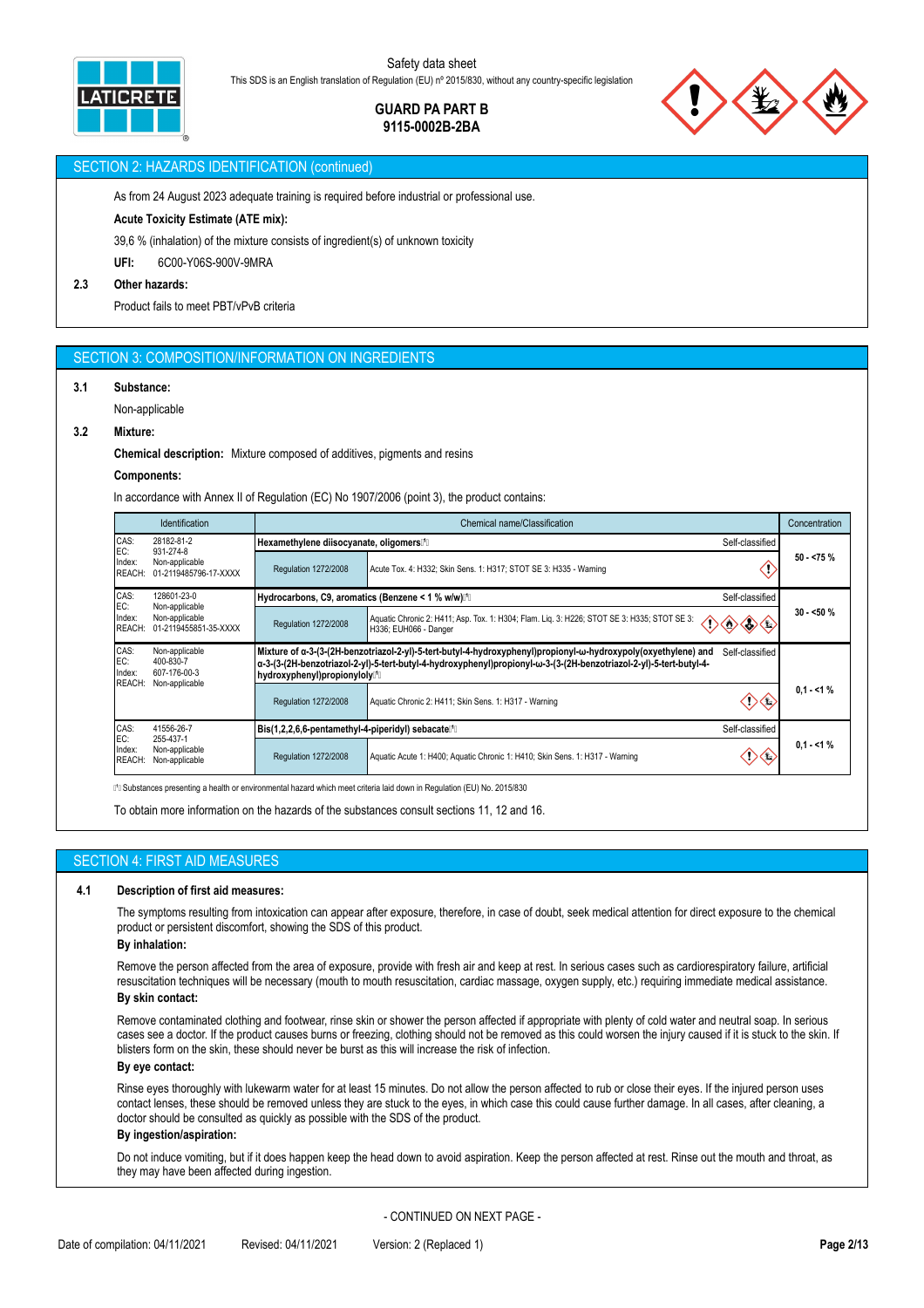

## **GUARD PA PART B 9115-0002B-2BA**



#### SECTION 4: FIRST AID MEASURES (continued)

## **4.2 Most important symptoms and effects, both acute and delayed:** Acute and delayed effects are indicated in sections 2 and 11.

**4.3 Indication of any immediate medical attention and special treatment needed:**

Non-applicable

## SECTION 5: FIREFIGHTING MEASURES

#### **5.1 Extinguishing media:**

#### **Suitable extinguishing media:**

If possible use polyvalent powder fire extinguishers (ABC powder), alternatively use foam or carbon dioxide extinguishers (COII).

#### **Unsuitable extinguishing media:**

IT IS RECOMMENDED NOT to use full jet water as an extinguishing agent.

#### **5.2 Special hazards arising from the substance or mixture:**

As a result of combustion or thermal decomposition reactive sub-products are created that can become highly toxic and, consequently, can present a serious health risk.

#### **5.3 Advice for firefighters:**

Depending on the magnitude of the fire it may be necessary to use full protective clothing and self-contained breathing apparatus (SCBA). Minimum emergency facilities and equipment should be available (fire blankets, portable first aid kit,...) in accordance with Directive 89/654/EC.

#### **Additional provisions:**

Act in accordance with the Internal Emergency Plan and the Information Sheets on actions to take after an accident or other emergencies. Eliminate all sources of ignition. In case of fire, cool the storage containers and tanks for products susceptible to combustion, explosion or BLEVE as a result of high temperatures. Avoid spillage of the products used to extinguish the fire into an aqueous medium.

### SECTION 6: ACCIDENTAL RELEASE MEASURES

#### **6.1 Personal precautions, protective equipment and emergency procedures:**

#### **For non-emergency personnel:**

Isolate leaks provided that there is no additional risk for the people performing this task. Evacuate the area and keep out those without protection. Personal protection equipment must be used against potential contact with the spilt product (See section 8). Above all prevent the formation of any vapour-air flammable mixtures, through either ventilation or the use of an inert medium. Destroy any source of ignition. Eliminate electrostatic charges by interconnecting all the conductive surfaces on which static electricity could form, and also ensuring that all surfaces are connected to the ground. **For emergency responders:**

See section 8.

#### **6.2 Environmental precautions:**

Avoid at all cost any type of spillage into an aqueous medium. Contain the product absorbed appropriately in hermetically sealed containers. Notify the relevant authority in case of exposure to the general public or the environment.

#### **6.3 Methods and material for containment and cleaning up:**

#### It is recommended:

Absorb the spillage using sand or inert absorbent and move it to a safe place. Do not absorb in sawdust or other combustible absorbents. For any concern related to disposal consult section 13.

#### **6.4 Reference to other sections:**

See sections 8 and 13.

## SECTION 7: HANDLING AND STORAGE

#### **7.1 Precautions for safe handling:**

A.- Precautions for safe manipulation

Comply with the current legislation concerning the prevention of industrial risks. Keep containers hermetically sealed. Control spills and residues, destroying them with safe methods (section 6). Avoid leakages from the container. Maintain order and cleanliness where dangerous products are used.

B.- Technical recommendations for the prevention of fires and explosions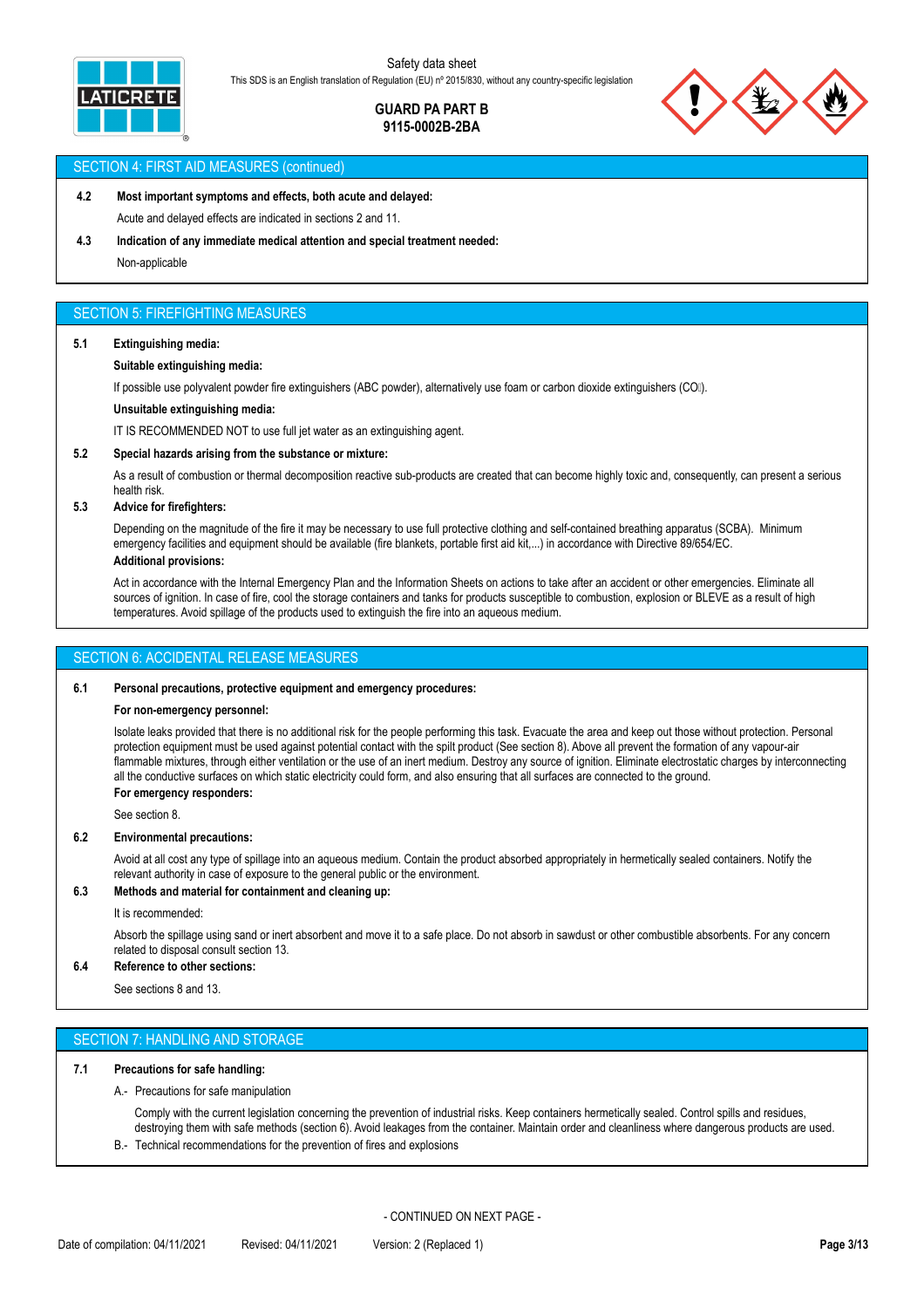

## **GUARD PA PART B 9115-0002B-2BA**



#### SECTION 7: HANDLING AND STORAGE (continued)

Transfer in well ventilated areas, preferably through localized extraction. Fully control sources of ignition (mobile phones, sparks,…) and ventilate during cleaning operations. Avoid the existence of dangerous atmospheres inside containers, applying inertization systems where possible. Transfer at a slow speed to avoid the creation of electrostatic charges. Against the possibility of electrostatic charges: ensure a perfect equipotential connection, always use groundings, do not wear work clothes made of acrylic fibres, preferably wearing cotton clothing and conductive footwear. Comply with the essential security requirements for equipment and systems defined in Directive 2014/34/EC (ATEX 100) and with the minimum requirements for protecting the security and health of workers under the selection criteria of Directive 1999/92/EC (ATEX 137). Consult section 10 for conditions and materials that should be avoided.

- C.- Technical recommendations to prevent ergonomic and toxicological risks
	- Do not eat or drink during the process, washing hands afterwards with suitable cleaning products.
- D.- Technical recommendations to prevent environmental risks

Due to the danger of this product for the environment it is recommended to use it within an area containing contamination control barriers in case of spillage, as well as having absorbent material in close proximity.

#### **7.2 Conditions for safe storage, including any incompatibilities:**

A.- Technical measures for storage

Maximum time: 12 Months

B.- General conditions for storage

Avoid sources of heat, radiation, static electricity and contact with food. For additional information see subsection 10.5

#### **7.3 Specific end use(s):**

Except for the instructions already specified it is not necessary to provide any special recommendation regarding the uses of this product.

#### SECTION 8: EXPOSURE CONTROLS/PERSONAL PROTECTION

#### **8.1 Control parameters:**

Substances whose occupational exposure limits have to be monitored in the workplace (European OEL, not country-specific legislation):

There are no occupational exposure limits for the substances contained in the product

#### **DNEL (Workers):**

|                                                 |            |                | Short exposure      |                         | Long exposure           |
|-------------------------------------------------|------------|----------------|---------------------|-------------------------|-------------------------|
| Identification                                  |            | Systemic       | Local               | Systemic                | Local                   |
| Hexamethylene diisocyanate, oligomers           | Oral       | Non-applicable | Non-applicable      | Non-applicable          | Non-applicable          |
| CAS: 28182-81-2                                 | Dermal     | Non-applicable | Non-applicable      | Non-applicable          | Non-applicable          |
| EC: 931-274-8                                   | Inhalation | Non-applicable | 1 mg/m <sup>3</sup> | Non-applicable          | $0.5$ mg/m <sup>3</sup> |
| Hydrocarbons, C9, aromatics (Benzene < 1 % w/w) | Oral       | Non-applicable | Non-applicable      | Non-applicable          | Non-applicable          |
| CAS: 128601-23-0                                | Dermal     | Non-applicable | Non-applicable      | 25 mg/kg                | Non-applicable          |
| EC: Non-applicable                              | Inhalation | Non-applicable | Non-applicable      | $150$ mg/m <sup>3</sup> | Non-applicable          |

#### **DNEL (General population):**

|                                                 |            |                | Short exposure |                     | Long exposure  |
|-------------------------------------------------|------------|----------------|----------------|---------------------|----------------|
| <b>Identification</b>                           |            | Systemic       | Local          | Systemic            | Local          |
| Hydrocarbons, C9, aromatics (Benzene < 1 % w/w) | Oral       | Non-applicable | Non-applicable | 1 mg/kg             | Non-applicable |
| CAS: 128601-23-0                                | Dermal     | Non-applicable | Non-applicable | 1 mg/kg             | Non-applicable |
| EC: Non-applicable                              | Inhalation | Non-applicable | Non-applicable | $32 \text{ mg/m}^3$ | Non-applicable |

**PNEC:**

| <b>Identification</b>                 |              |                |                         |               |
|---------------------------------------|--------------|----------------|-------------------------|---------------|
| Hexamethylene diisocyanate, oligomers | <b>ISTP</b>  | 88 ma/L        | Fresh water             | $10.127$ ma/L |
| CAS: 28182-81-2                       | Soil         | 53183 mg/kg    | Marine water            | $0.013$ mg/L  |
| EC: 931-274-8                         | Intermittent | $.27$ mg/L     | Sediment (Fresh water)  | 266701 mg/kg  |
|                                       | Oral         | Non-applicable | Sediment (Marine water) | 26670 mg/kg   |

#### **8.2 Exposure controls:**

A.- Individual protection measures, such as personal protective equipment

As a preventative measure it is recommended to use basic Personal Protective Equipment, with the corresponding <<CE marking>> in accordance with Regulation (EU) 2016/425. For more information on Personal Protective Equipment (storage, use, cleaning, maintenance, class of protection,…) consult the information leaflet provided by the manufacturer. For more information see subsection 7.1. All information contained herein is a recommendation which needs some specification from the labour risk prevention services as it is not known whether the company has additional measures at its disposal.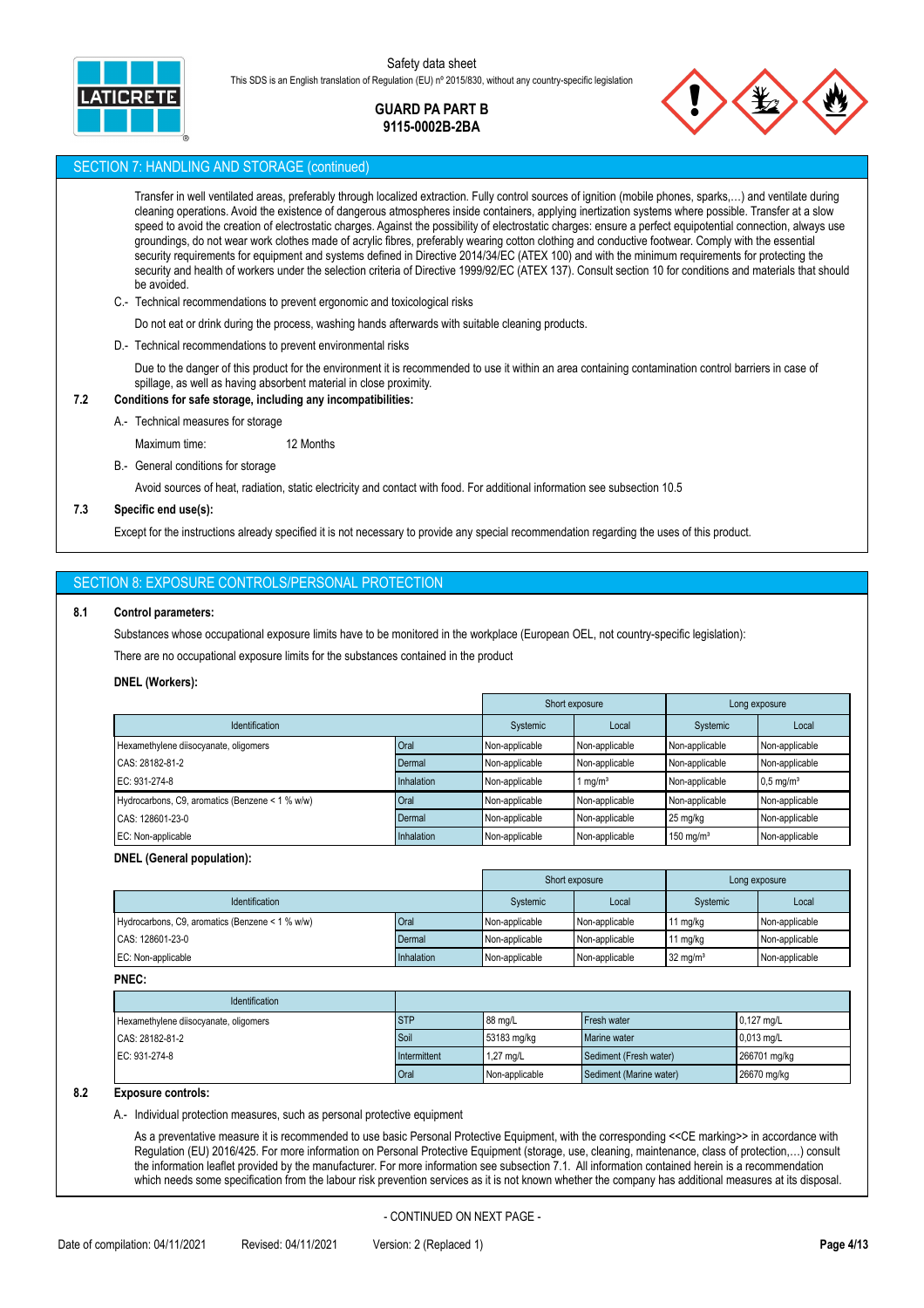

**GUARD PA PART B 9115-0002B-2BA**

| Pictogram                                                                             | <b>PPE</b>                                                                                                | Labelling                                              | <b>CEN Standard</b>                                                                                                                               | Remarks                                                                                                                                                                                                     |
|---------------------------------------------------------------------------------------|-----------------------------------------------------------------------------------------------------------|--------------------------------------------------------|---------------------------------------------------------------------------------------------------------------------------------------------------|-------------------------------------------------------------------------------------------------------------------------------------------------------------------------------------------------------------|
| Mandatory respiratory<br>tract protection                                             | Filter mask for gases and vapours                                                                         |                                                        | EN 405:2002+A1:2010                                                                                                                               | Replace when there is a taste or smell of the contaminant<br>inside the face mask. If the contaminant comes with warnings it<br>is recommended to use isolation equipment.                                  |
| C.- Specific protection for the hands                                                 |                                                                                                           |                                                        |                                                                                                                                                   |                                                                                                                                                                                                             |
| Pictogram                                                                             | <b>PPE</b>                                                                                                | Labelling                                              | <b>CEN Standard</b>                                                                                                                               | Remarks                                                                                                                                                                                                     |
| Mandatory hand<br>protection                                                          | NON-disposable chemical<br>protective gloves                                                              |                                                        | EN ISO 374-1:2016+A1:2018<br>EN 16523-1:2015+A1:2018<br>EN 420:2004+A1:2010                                                                       | The Breakthrough Time indicated by the manufacturer must<br>exceed the period during which the product is being used. Do<br>not use protective creams after the product has come into<br>contact with skin. |
|                                                                                       |                                                                                                           |                                                        |                                                                                                                                                   | As the product is a mixture of several substances, the resistance of the glove material can not be calculated in advance with total reliability and has                                                     |
| therefore to be checked prior to the application.<br>D.- Ocular and facial protection |                                                                                                           |                                                        |                                                                                                                                                   |                                                                                                                                                                                                             |
| Pictogram                                                                             | <b>PPE</b>                                                                                                | Labelling                                              | <b>CEN Standard</b>                                                                                                                               | <b>Remarks</b>                                                                                                                                                                                              |
| Mandatory face protection                                                             | Face shield                                                                                               |                                                        | EN 166:2002<br>EN 167:2002<br>EN 168:2002<br>EN ISO 4007:2018                                                                                     | Clean daily and disinfect periodically according to the<br>manufacturer's instructions. Use if there is a risk of splashing.                                                                                |
| E.- Body protection                                                                   |                                                                                                           |                                                        |                                                                                                                                                   |                                                                                                                                                                                                             |
| Pictogram                                                                             | <b>PPE</b>                                                                                                | Labelling                                              | <b>CEN Standard</b>                                                                                                                               | Remarks                                                                                                                                                                                                     |
| Mandatory complete body<br>protection                                                 | Disposable clothing for protection<br>against chemical risks, with<br>antistatic and fireproof properties |                                                        | EN 1149-1,2,3<br>EN 13034:2005+A1:2009<br>EN ISO 13982-1:2004/A1:2010<br>EN ISO 6529:2013<br>EN ISO 6530:2005<br>EN ISO 13688:2013<br>EN 464:1994 | For professional use only. Clean periodically according to the<br>manufacturer's instructions.                                                                                                              |
| Mandatory foot protection                                                             | Safety footwear for protection<br>against chemical risk, with antistatic<br>and heat resistant properties |                                                        | EN ISO 13287:2013<br>EN ISO 20345:2011<br>EN 13832-1:2019                                                                                         | Replace boots at any sign of deterioration.                                                                                                                                                                 |
| F.- Additional emergency measures                                                     |                                                                                                           |                                                        |                                                                                                                                                   |                                                                                                                                                                                                             |
| Emergency measure                                                                     |                                                                                                           | Standards                                              | Emergency measure                                                                                                                                 | <b>Standards</b>                                                                                                                                                                                            |
| Emergency shower                                                                      |                                                                                                           | <b>ANSI Z358-1</b><br>ISO 3864-1:2011, ISO 3864-4:2011 | $\bm{\omega}$<br>Eyewash stations                                                                                                                 | DIN 12 899<br>ISO 3864-1:2011, ISO 3864-4:2011                                                                                                                                                              |
| Environmental exposure controls:                                                      |                                                                                                           |                                                        |                                                                                                                                                   |                                                                                                                                                                                                             |
|                                                                                       |                                                                                                           |                                                        |                                                                                                                                                   | In accordance with the community legislation for the protection of the environment it is recommended to avoid environmental spillage of both the product and                                                |

| V.O.C. density at 20 $°C$ :              | Non-applicable |
|------------------------------------------|----------------|
| Average carbon number:<br>9              |                |
| $120$ g/mol<br>Average molecular weight: |                |

## SECTION 9: PHYSICAL AND CHEMICAL PROPERTIES

## **9.1 Information on basic physical and chemical properties:**

\*Not relevant due to the nature of the product, not providing information property of its hazards.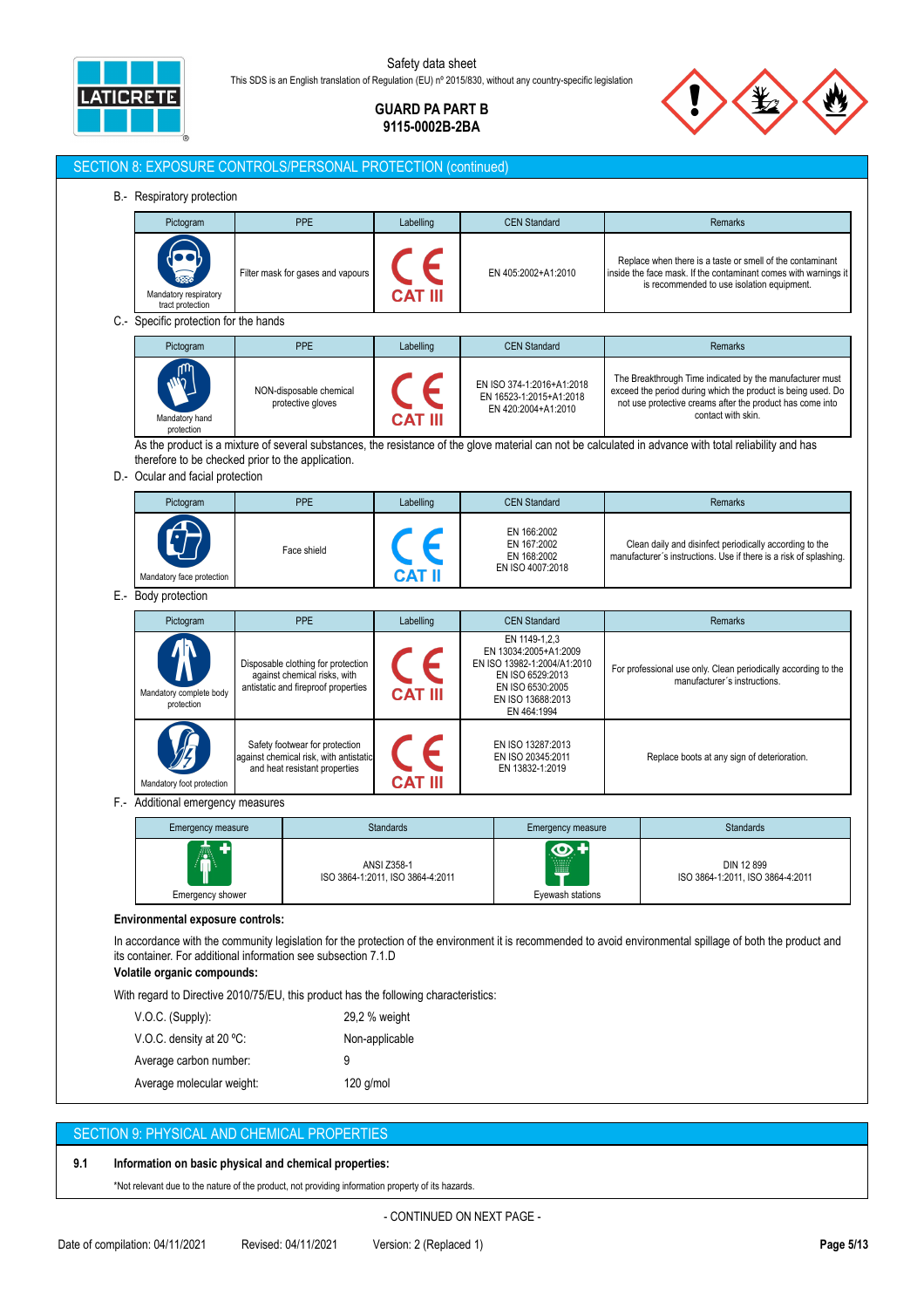

**GUARD PA PART B**



# **9115-0002B-2BA**

## SECTION 9: PHYSICAL AND CHEMICAL PROPERTIES (continued)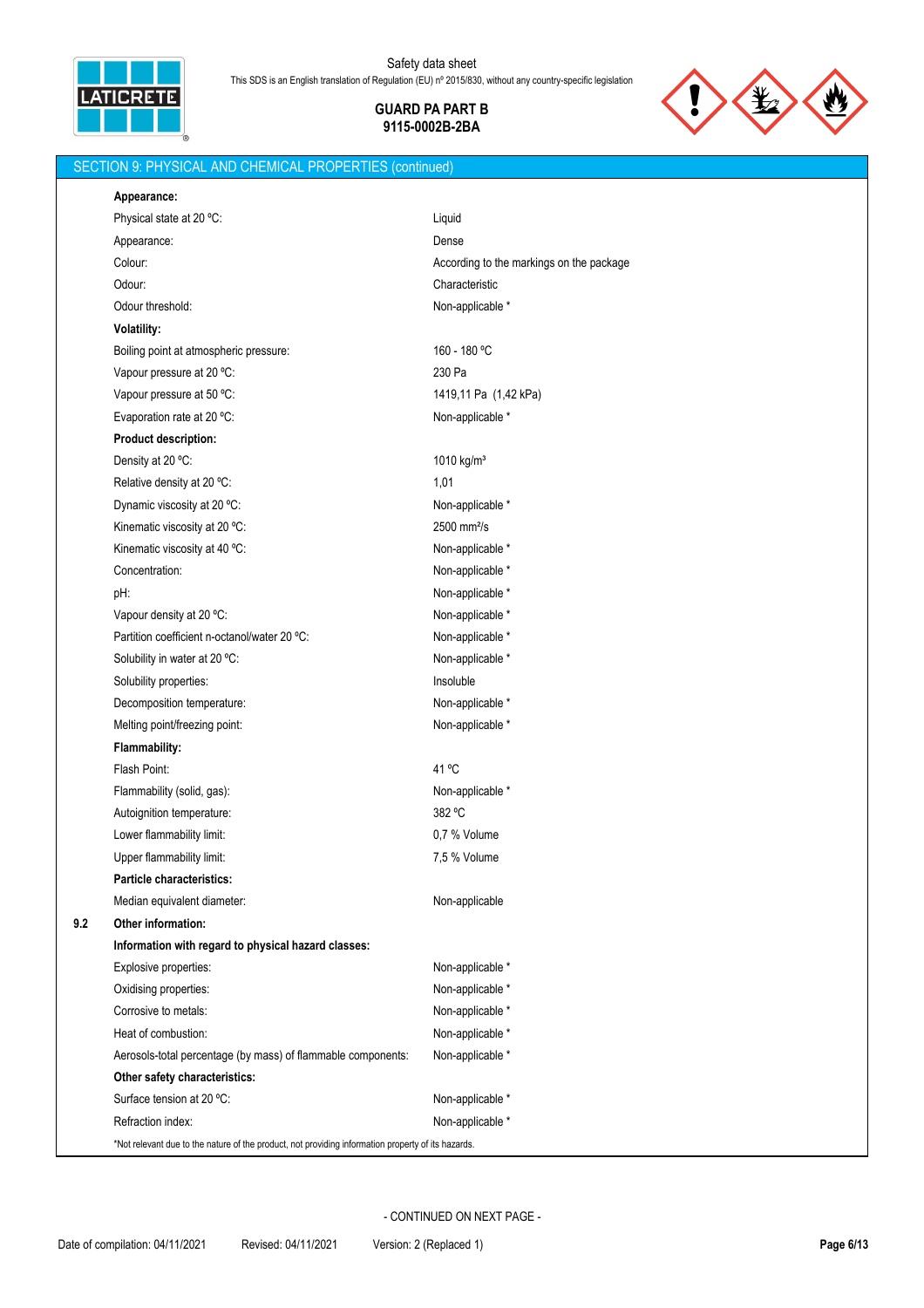

### **GUARD PA PART B 9115-0002B-2BA**



#### SECTION 10: STABILITY AND REACTIVITY

#### **10.1 Reactivity:**

No hazardous reactions are expected because the product is stable under recommended storage conditions. See section 7.

#### **10.2 Chemical stability:**

Chemically stable under the conditions of storage, handling and use.

#### **10.3 Possibility of hazardous reactions:**

Under the specified conditions, hazardous reactions that lead to excessive temperatures or pressure are not expected.

#### **10.4 Conditions to avoid:**

Applicable for handling and storage at room temperature:

| $\sim$ $\sim$<br>Shock a<br>triction | ∶with air<br>наы                                               | Sunliaht<br>Increase in temperature |                     | <b>Humidity</b>            |
|--------------------------------------|----------------------------------------------------------------|-------------------------------------|---------------------|----------------------------|
| applicable<br>Not                    | f combustion<br>No.<br>: annlicabla<br>.<br>KISK<br>applicable |                                     | Avoid direct impact | applicable<br>ا ہ<br>ו שוי |
|                                      |                                                                |                                     |                     |                            |

#### **10.5 Incompatible materials:**

| Acids              | Water          | .<br>Oxidising materials             | Combustible materials | Others                        |
|--------------------|----------------|--------------------------------------|-----------------------|-------------------------------|
| Avoid strong acids | Not applicable | diroot impoot<br>Avoid direct impact | Not applicable        | Avoid alkalis or strong bases |

#### **10.6 Hazardous decomposition products:**

See subsection 10.3, 10.4 and 10.5 to find out the specific decomposition products. Depending on the decomposition conditions, complex mixtures of chemical substances can be released: carbon dioxide (CO2), carbon monoxide and other organic compounds.

### SECTION 11: TOXICOLOGICAL INFORMATION

#### **11.1 Information on toxicological effects:**

The experimental information related to the toxicological properties of the product itself is not available

#### **Dangerous health implications:**

In case of exposure that is repetitive, prolonged or at concentrations higher than the recommended occupational exposure limits, adverse effects on health may result, depending on the means of exposure:

- A- Ingestion (acute effect):
	- Acute toxicity : Based on available data, the classification criteria are not met, as it does not contain substances classified as dangerous for consumption. For more information see section 3.
	- Corrosivity/Irritability: Based on available data, the classification criteria are not met, as it does not contain substances classified as dangerous for this effect. For more information see section 3.

B- Inhalation (acute effect):

- Acute toxicity : Based on available data, the classification criteria are not met. However, it contains substances classified as dangerous for inhalation. For more information see section 3.

- Corrosivity/Irritability: Causes irritation in respiratory passages, which is normally reversible and limited to the upper respiratory passages.

- C- Contact with the skin and the eyes (acute effect):
	- Contact with the skin: Based on available data, the classification criteria are not met, as it does not contain substances classified as dangerous for skin contact. For more information see section 3.

- Contact with the eyes: Based on available data, the classification criteria are not met, as it does not contain substances classified as dangerous for this effect. For more information see section 3.

- D- CMR effects (carcinogenicity, mutagenicity and toxicity to reproduction):
	- Carcinogenicity: Based on available data, the classification criteria are not met, as it does not contain substances classified as dangerous for the effects mentioned. For more information see section 3.

IARC: Non-applicable

- Mutagenicity: Based on available data, the classification criteria are not met, as it does not contain substances classified as dangerous for this effect.
- For more information see section 3.
- Reproductive toxicity: Based on available data, the classification criteria are not met, as it does not contain substances classified as dangerous for this effect. For more information see section 3.
- E- Sensitizing effects:
	- Respiratory: Based on available data, the classification criteria are not met, as it does not contain substances classified as dangerous with sensitising effects. For more information see section 3.
	- Cutaneous: Prolonged contact with the skin can result in episodes of allergic contact dermatitis.
- F- Specific target organ toxicity (STOT) single exposure:

Causes irritation in respiratory passages, which is normally reversible and limited to the upper respiratory passages.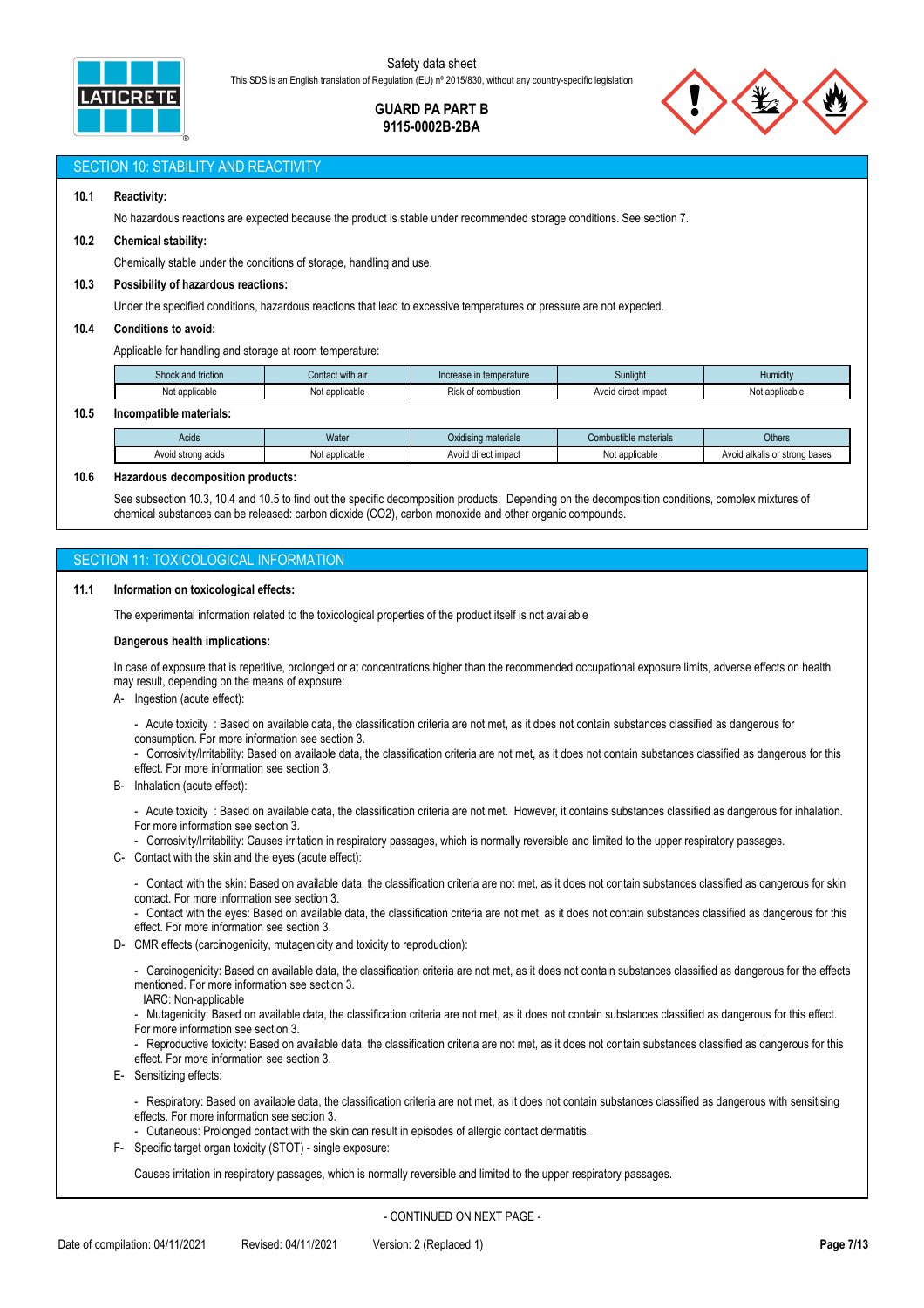

## **GUARD PA PART B 9115-0002B-2BA**

## SECTION 11: TOXICOLOGICAL INFORMATION (continued)

#### G- Specific target organ toxicity (STOT)-repeated exposure:

- Specific target organ toxicity (STOT)-repeated exposure: Based on available data, the classification criteria are not met, as it does not contain substances classified as dangerous for this effect. For more information see section 3.
- Skin: Repeated exposure may cause skin dryness or cracking
- H- Aspiration hazard:

Based on available data, the classification criteria are not met. However, it does contain substances classified as dangerous for this effect. For more information see section 3.

**Other information:**

Non-applicable

#### **Specific toxicology information on the substances:**

| Identification                                  | Acute toxicity  | Genus                |     |
|-------------------------------------------------|-----------------|----------------------|-----|
| Hexamethylene diisocyanate, oligomers           | LD50 oral       | 5100 mg/kg           | Rat |
| CAS: 28182-81-2                                 | LD50 dermal     | Non-applicable       |     |
| EC: 931-274-8                                   | LC50 inhalation | 11 mg/L (4 h) (ATEi) |     |
| Bis(1,2,2,6,6-pentamethyl-4-piperidyl) sebacate | LD50 oral       | 2615 mg/kg           | Rat |
| CAS: 41556-26-7                                 | LD50 dermal     | Non-applicable       |     |
| EC: 255-437-1                                   | LC50 inhalation | Non-applicable       |     |

#### **Acute Toxicity Estimate (ATE mix):**

| ATE mix    |                                       | Ingredient(s) of unknown toxicity |
|------------|---------------------------------------|-----------------------------------|
| Oral       | >2000 mg/kg (Calculation method)      | Non-applicable                    |
| Dermal     | >2000 mg/kg (Calculation method)      | Non-applicable                    |
| Inhalation | 11,11 mg/L (4 h) (Calculation method) | 39,6 %                            |

## SECTION 12: ECOLOGICAL INFORMATION

The experimental information related to the eco-toxicological properties of the product itself is not available

#### **12.1 Toxicity:**

#### **Acute toxicity:**

| <b>Identification</b>                           | Concentration                   |                                     | <b>Species</b>          | Genus      |
|-------------------------------------------------|---------------------------------|-------------------------------------|-------------------------|------------|
| Hexamethylene diisocyanate, oligomers           | <b>LC50</b>                     | Non-applicable                      |                         |            |
| <b>EC50</b><br>CAS: 28182-81-2                  |                                 | Non-applicable                      |                         |            |
| EC: 931-274-8                                   | <b>EC50</b><br>1000 mg/L (72 h) |                                     | Scenedesmus subspicatus | Algae      |
| Hydrocarbons, C9, aromatics (Benzene < 1 % w/w) | <b>LC50</b>                     | $>1 - 10(96 h)$                     |                         | Fish       |
| CAS: 128601-23-0                                | <b>EC50</b>                     | $\blacktriangleright$ 1 - 10 (48 h) |                         | Crustacean |
| EC: Non-applicable                              | <b>EC50</b>                     | $\blacktriangleright$ 1 - 10 (72 h) |                         | Algae      |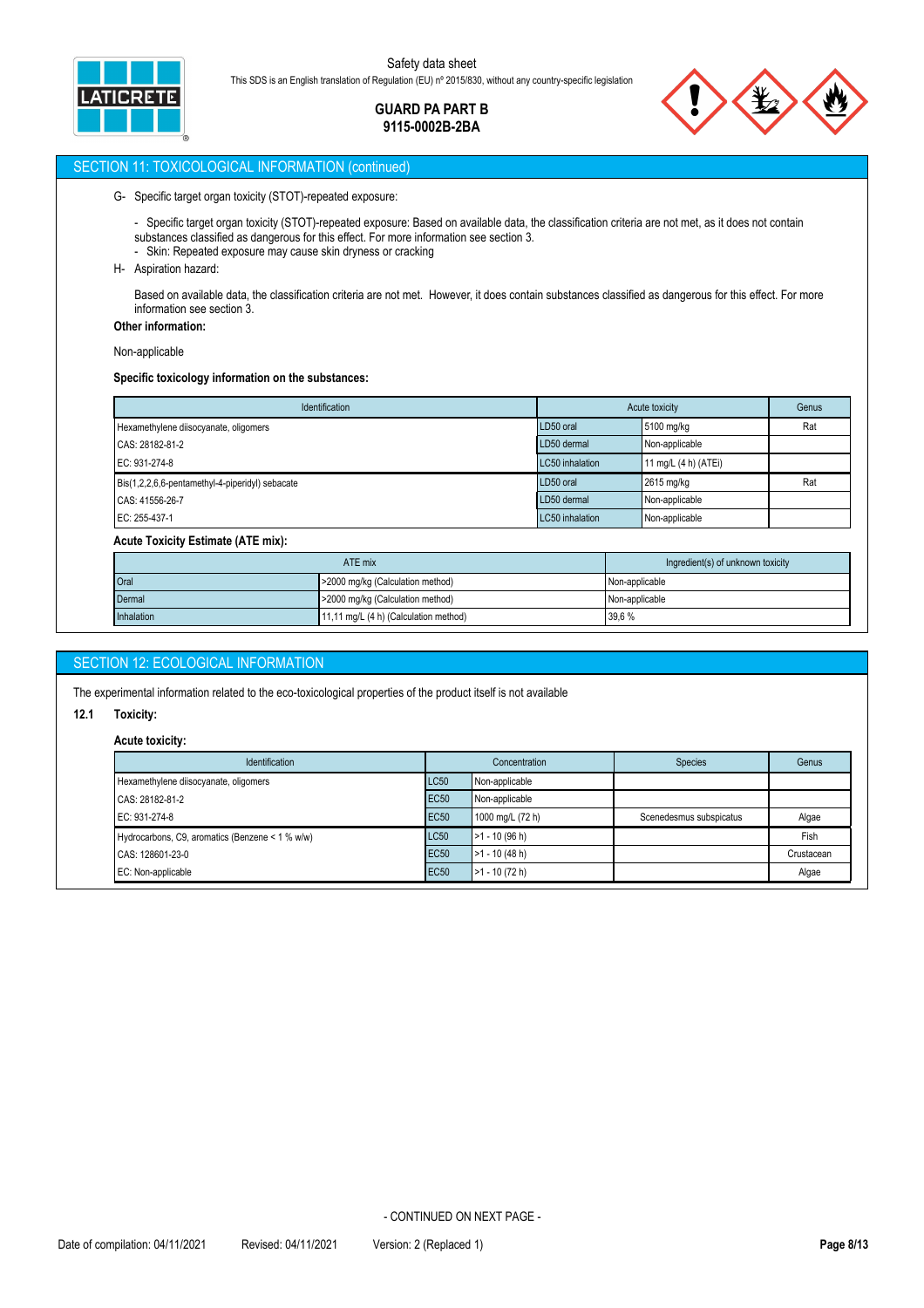

## **GUARD PA PART B 9115-0002B-2BA**

#### SECTION 12: ECOLOGICAL INFORMATION (continued)

| Identification                                                                                                                                                                                                                                                          |             | Concentration    | <b>Species</b>      | Genus      |
|-------------------------------------------------------------------------------------------------------------------------------------------------------------------------------------------------------------------------------------------------------------------------|-------------|------------------|---------------------|------------|
| Mixture of a-3-(3-(2H-benzotriazol-2-yl)-5-tert-butyl-4-hydroxyphenyl)propionyl-<br>ω-hydroxypoly(oxyethylene) and α-3-(3-(2H-benzotriazol-2-yl)-5-tert-butyl-4-<br>hydroxyphenyl)propionyl-w-3-(3-(2H-benzotriazol-2-yl)-5-tert-butyl-4-<br>hydroxyphenyl)propionyloly | <b>LC50</b> | $>1 - 10$ (96 h) |                     | Fish       |
| CAS: Non-applicable                                                                                                                                                                                                                                                     | <b>EC50</b> | $>1 - 10(48 h)$  |                     | Crustacean |
| EC: 400-830-7                                                                                                                                                                                                                                                           | <b>EC50</b> | $>1 - 10(72 h)$  |                     | Algae      |
| Bis(1,2,2,6,6-pentamethyl-4-piperidyl) sebacate                                                                                                                                                                                                                         | LC50        | 0.97 mg/L (96 h) | Lepomis macrochirus | Fish       |
| CAS: 41556-26-7                                                                                                                                                                                                                                                         | <b>EC50</b> | 20 mg/L (24 h)   | Daphnia magna       | Crustacean |
| EC: 255-437-1                                                                                                                                                                                                                                                           | <b>EC50</b> | Non-applicable   |                     |            |

#### **12.2 Persistence and degradability:**

Not available

#### **12.3 Bioaccumulative potential:**

Not available

### **12.4 Mobility in soil:**

Not available

## **12.5 Results of PBT and vPvB assessment:**

Product fails to meet PBT/vPvB criteria

## **12.6 Other adverse effects:**

Not described

## SECTION 13: DISPOSAL CONSIDERATIONS

#### **13.1 Waste treatment methods:**

| Code      | Description                                                                       | (Regulation (EU) No 1357/2014)<br>Waste<br>class |
|-----------|-----------------------------------------------------------------------------------|--------------------------------------------------|
| 08 01 11* | waste paint and varnish containing organic solvents or other hazardous substances | Jangerous                                        |

#### **Type of waste (Regulation (EU) No 1357/2014):**

HP14 Ecotoxic, HP3 Flammable, HP5 Specific Target Organ Toxicity (STOT)/Aspiration Toxicity, HP6 Acute Toxicity, HP13 Sensitising

## **Waste management (disposal and evaluation):**

Consult the authorized waste service manager on the assessment and disposal operations in accordance with Annex 1 and Annex 2 (Directive 2008/98/EC). As under 15 01 (2014/955/EC) of the code and in case the container has been in direct contact with the product, it will be processed the same way as the actual product. Otherwise, it will be processed as non-dangerous residue. We do not recommended disposal down the drain. See paragraph 6.2.

## **Regulations related to waste management:**

In accordance with Annex II of Regulation (EC) No 1907/2006 (REACH) the community or state provisions related to waste management are stated

Community legislation: Directive 2008/98/EC, 2014/955/EU, Regulation (EU) No 1357/2014

### SECTION 14: TRANSPORT INFORMATION

**Transport of dangerous goods by land:**

| With regard to ADR 2021 and RID 2021: |      |                                                                                       |               |
|---------------------------------------|------|---------------------------------------------------------------------------------------|---------------|
|                                       | 14.1 | UN number:                                                                            | UN1263        |
| 些                                     | 14.2 | UN proper shipping name:                                                              | <b>PAINT</b>  |
|                                       | 14.3 | Transport hazard class(es):                                                           | 3             |
|                                       |      | Labels:                                                                               | 3             |
|                                       | 14.4 | Packing group:                                                                        | Ш             |
|                                       | 14.5 | <b>Environmental hazards:</b>                                                         | Yes           |
|                                       | 14.6 | Special precautions for user                                                          |               |
|                                       |      | Special regulations:                                                                  | 163, 367, 650 |
|                                       |      | Tunnel restriction code:                                                              | D/E           |
|                                       |      | Physico-Chemical properties:                                                          | see section 9 |
|                                       |      | Limited quantities:                                                                   | 5 L           |
|                                       | 14.7 | Transport in bulk according to Annex Non-applicable<br>Il of Marpol and the IBC Code: |               |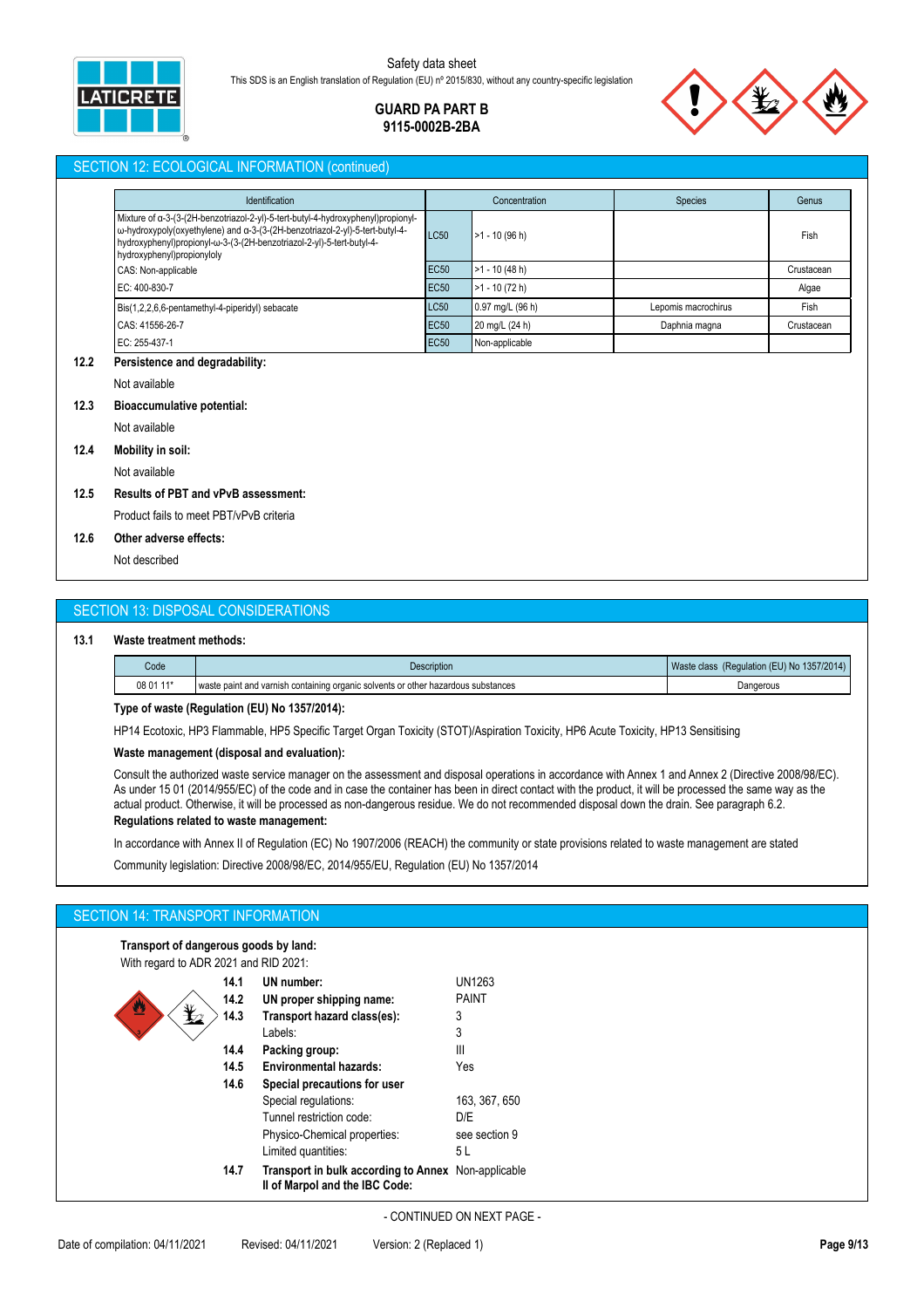

> **GUARD PA PART B 9115-0002B-2BA**

> > UN1263

PAINT



## SECTION 14: TRANSPORT INFORMATION (continued)

## **Transport of dangerous goods by sea:**

| 14.1 |
|------|
| 14.2 |
| 14.3 |
|      |
| 14.4 |

With regard to IMDG 39-18:

| 14.3 | Transport hazard class(es):                         | 3                  |
|------|-----------------------------------------------------|--------------------|
|      | Labels:                                             | 3                  |
| 14.4 | Packing group:                                      | Ш                  |
| 14.5 | Marine pollutant:                                   | Yes                |
| 14.6 | Special precautions for user                        |                    |
|      | Special regulations:                                | 223, 955, 163, 367 |
|      | EmS Codes:                                          | F-E. S-E           |
|      | Physico-Chemical properties:                        | see section 9      |
|      | Limited quantities:                                 | 5 L                |
|      | Segregation group:                                  | Non-applicable     |
| 14.7 | Transport in bulk according to Annex Non-applicable |                    |

**UN proper shipping name:**

**UN number:**

**II of Marpol and the IBC Code:**

## **Transport of dangerous goods by air:**

## With regard to IATA/ICAO 2021:

| ♨<br>$\mathcal{Z}$ | 14.1<br>14.2 | UN number:<br>UN proper shipping name:                                                       | UN1263<br><b>PAINT</b> |
|--------------------|--------------|----------------------------------------------------------------------------------------------|------------------------|
|                    | 14.3         | Transport hazard class(es):                                                                  | 3                      |
|                    |              | Labels:                                                                                      | 3                      |
|                    | 14.4         | Packing group:                                                                               | $\mathbf{III}$         |
|                    | 14.5         | <b>Environmental hazards:</b>                                                                | Yes                    |
|                    | 14.6         | Special precautions for user                                                                 |                        |
|                    |              | Physico-Chemical properties:                                                                 | see section 9          |
|                    | 14.7         | <b>Transport in bulk according to Annex</b> Non-applicable<br>II of Marpol and the IBC Code: |                        |

#### SECTION 15: REGULATORY INFORMATION

| 15.1 | Safety, health and environmental regulations/legislation specific for the substance or mixture:                  |                    |                         |                                    |  |  |
|------|------------------------------------------------------------------------------------------------------------------|--------------------|-------------------------|------------------------------------|--|--|
|      | Candidate substances for authorisation under the Regulation (EC) No 1907/2006 (REACH): Non-applicable            |                    |                         |                                    |  |  |
|      | Substances included in Annex XIV of REACH ("Authorisation List") and sunset date: Non-applicable                 |                    |                         |                                    |  |  |
|      | Requiation (EC) No 1005/2009, about substances that deplete the ozone layer: Non-applicable                      |                    |                         |                                    |  |  |
|      | Article 95, REGULATION (EU) No 528/2012: Non-applicable                                                          |                    |                         |                                    |  |  |
|      | REGULATION (EU) No 649/2012, in relation to the import and export of hazardous chemical products: Non-applicable |                    |                         |                                    |  |  |
|      | Seveso III:                                                                                                      |                    |                         |                                    |  |  |
|      | Section                                                                                                          | <b>Description</b> | Lower-tier requirements | Upper-tier<br>an accidentant and a |  |  |

| Section                                                                                                             | <b>Description</b>       | Lower-tier requirements | <b>Opper-tier</b><br>requirements |  |  |
|---------------------------------------------------------------------------------------------------------------------|--------------------------|-------------------------|-----------------------------------|--|--|
| P <sub>5</sub> c                                                                                                    | <b>FLAMMABLE LIQUIDS</b> | 5000                    | 50000                             |  |  |
| E <sub>2</sub>                                                                                                      | ENVIRONMENTAL HAZARDS    | 200                     | 500                               |  |  |
| Limitations to commercialisation and the use of certain dangerous substances and mixtures (Annex XVII REACH, etc ): |                          |                         |                                   |  |  |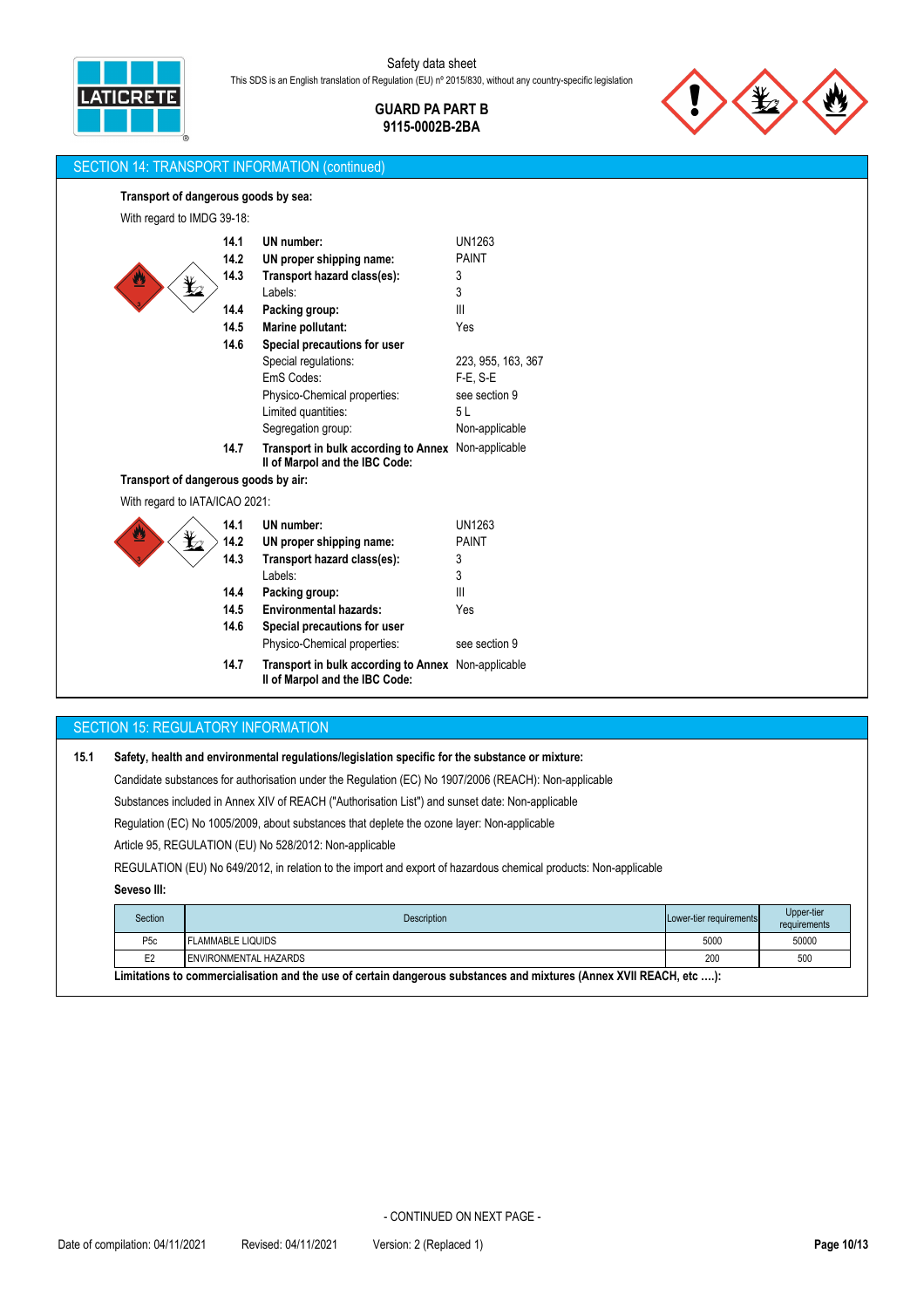ICRE'

### Safety data sheet This SDS is an English translation of Regulation (EU) nº 2015/830, without any country-specific legislation

## **GUARD PA PART B 9115-0002B-2BA**



### SECTION 15: REGULATORY INFORMATION (continued)

#### Shall not be used in:

—ornamental articles intended to produce light or colour effects by means of different phases, for example in ornamental lamps and ashtrays, —tricks and jokes,

—games for one or more participants, or any article intended to be used as such, even with ornamental aspects.

Contains more than 0.1 % of Hexamethylene diisocyanate, oligomers by weight. 1. Shall not be used as substances on their own, as a constituent in other substances or in mixtures for industrial and professional use(s) after 24 August 2023, unless:

(a) the concentration of diisocyanates individually and in combination is less than 0,1 % by weight, or (b) the employer or self-employed ensures that industrial or professional user(s) have successfully completed training on the safe use of diisocyanates prior to the use of the substance(s) or mixture(s).

2. Shall not be placed on the market as substances on their own, as a constituent in other substances or in mixtures for industrial and professional use(s) after 24 February 2022, unless:

(a) the concentration of diisocyanates individually and in combination is less than 0,1 % by weight, or (b) the supplier ensures that the recipient of the substance(s) or mixture(s) is provided with information on the requirements referred to in point (b) of paragraph 1 and the following statement is placed on the packaging, in a manner that is visibly distinct from the rest of the label information: "As from 24 August 2023 adequate training is required before industrial or professional use".

3. For the purpose of this entry "industrial and professional user(s)" means any worker or self-employed worker handling diisocyanates on their own, as a constituent in other substances or in mixtures for industrial and professional use(s) or supervising these tasks.

4. The training referred to in point (b) of paragraph 1 shall include the instructions for the control of dermal and inhalation exposure to diisocyanates at the workplace without prejudice to any national occupational exposure limit value or other appropriate risk management measures at national level. Such training shall be conducted by an expert on occupational safety and health with competence acquired by relevant vocational training. That training shall cover as a minimum:

(a) the training elements in point (a) of paragraph 5 for all industrial and professional use(s).

(b) the training elements in points (a) and (b) of paragraph 5 for the following uses:

— handling open mixtures at ambient temperature (including foam tunnels)

- spraying in a ventilated booth
- application by roller
- application by brush
- application by dipping and pouring
- mechanical post treatment (e.g. cutting) of not fully cured articles which are not warm anymore
- cleaning and waste
- any other uses with similar exposure through the dermal and/or inhalation route
- (c) the training elements in points (a), (b) and (c) of paragraph 5 for the following uses:
- handling incompletely cured articles (e.g. freshly cured, still warm)
- foundry applications
- maintenance and repair that needs access to equipment
- open handling of warm or hot formulations (> 45  $^{\circ}$ C)
- spraying in open air, with limited or only natural ventilation (includes large industry working halls) and spraying with high energy (e.g. foams, elastomers)
- and any other uses with similar exposure through the dermal and/or
- inhalation route.

5. Training elements:

- (a) general training, including on-line training, on:
- chemistry of diisocyanates
- toxicity hazards (including acute toxicity)
- exposure to diisocyanates
- occupational exposure limit values
- how sensitisation can develop
- odour as indication of hazard
- importance of volatility for risk
- viscosity, temperature, and molecular weight of diisocyanates
- personal hygiene
- personal protective equipment needed, including practical instructions for its correct use and its limitations
- risk of dermal contact and inhalation exposure
- risk in relation to application process used
- skin and inhalation protection scheme
- ventilation
- cleaning, leakages, maintenance
- discarding empty packaging
- protection of bystanders
- identification of critical handling stages
- specific national code systems (if applicable)
- behaviour-based safety
- certification or documented proof that training has been successfully completed
- (b) intermediate level training, including on-line training, on:
- additional behaviour-based aspects
- maintenance
- management of change
- evaluation of existing safety instructions
- risk in relation to application process used
- certification or documented proof that training has been successfully completed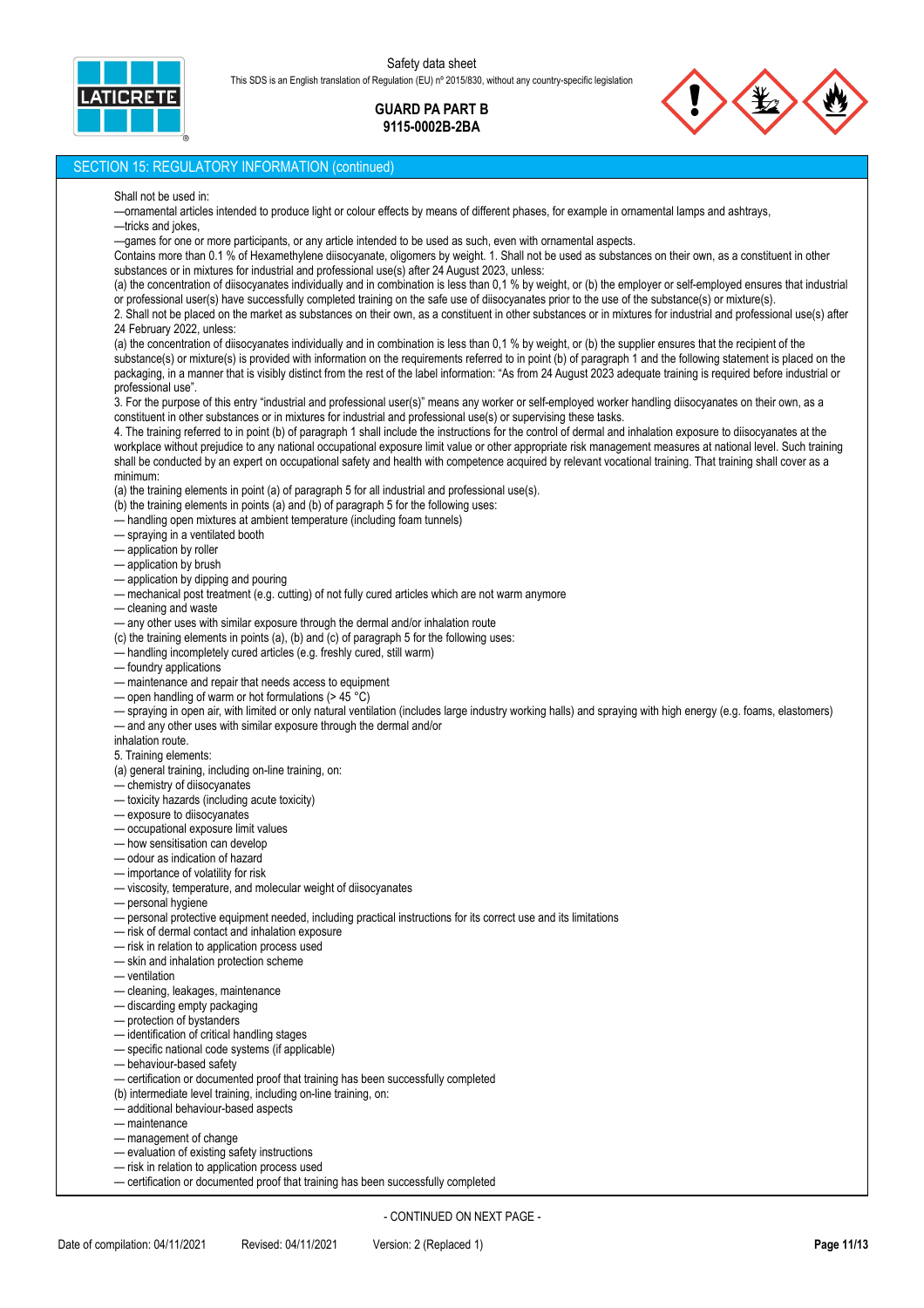

> **GUARD PA PART B 9115-0002B-2BA**



#### SECTION 15: REGULATORY INFORMATION (continued)

(c) advanced training, including on-line training, on:

— any additional certification needed for the specific uses covered

- spraying outside a spraying booth
- open handling of hot or warm formulations ( $> 45 °C$ )
- certification or documented proof that training has been successfully completed

6. The training shall comply with the provisions set by the Member State in which the industrial or professional user(s) operate. Member States may implement or continue to apply their own national requirements for the use of the substance(s) or mixture(s), as long as the minimum requirements set out in paragraphs

4 and 5 are met.

7. The supplier referred to in point (b) of paragraph 2 shall ensure that the recipient is provided with training material and courses pursuant to paragraphs 4 and 5 in the official language(s) of the Member State(s) where the substance(s) or mixture(s) are supplied. The training shall take into consideration the specificity of the products supplied, including composition, packaging, and design.

8. The employer or self-employed shall document the successful completion of the training referred to in paragraphs 4 and 5. The training shall be renewed at least every five years.

9. Member States shall include in their reports pursuant to Article 117(1) the following information:

(a) any established training requirements and other risk management measures related to the industrial and professional uses of diisocyanates foreseen in national law

(b) the number of cases of reported and recognised occupational asthma and occupational respiratory and dermal diseases in relation to diisocyanates (c) national exposure limits for diisocyanates, if there are any

(d) information about enforcement activities related to this restriction.

10. This restriction shall apply without prejudice to other Union legislation on the protection of safety and health of workers at the workplace.

#### **Specific provisions in terms of protecting people or the environment:**

It is recommended to use the information included in this safety data sheet as a basis for conducting workplace-specific risk assessments in order to establish the necessary risk prevention measures for the handling, use, storage and disposal of this product. **Other legislation:**

The product could be affected by sectorial legislation

#### **15.2 Chemical safety assessment:**

The supplier has not carried out evaluation of chemical safety.

#### SECTION 16: OTHER INFORMATION

#### **Legislation related to safety data sheets:**

The SDS shall be supplied in an official language of the country where the product is placed on the market. This safety data sheet has been designed in accordance with ANNEX II-Guide to the compilation of safety data sheets of Regulation (EC) No 1907/2006 (Regulation (EC) No 2015/830).

#### **Modifications related to the previous Safety Data Sheet which concerns the ways of managing risks.:**

Non-applicable

#### **Texts of the legislative phrases mentioned in section 2:**

H317: May cause an allergic skin reaction.

H335: May cause respiratory irritation.

H336: May cause drowsiness or dizziness.

H411: Toxic to aquatic life with long lasting effects.

H226: Flammable liquid and vapour.

#### **Texts of the legislative phrases mentioned in section 3:**

The phrases indicated do not refer to the product itself; they are present merely for informative purposes and refer to the individual components which appear in section 3

#### **CLP Regulation (EC) No 1272/2008:**

Acute Tox. 4: H332 - Harmful if inhaled. Aquatic Acute 1: H400 - Very toxic to aquatic life. Aquatic Chronic 1: H410 - Very toxic to aquatic life with long lasting effects. Aquatic Chronic 2: H411 - Toxic to aquatic life with long lasting effects. Asp. Tox. 1: H304 - May be fatal if swallowed and enters airways. Flam. Liq. 3: H226 - Flammable liquid and vapour. Skin Sens. 1: H317 - May cause an allergic skin reaction. STOT SE 3: H335 - May cause respiratory irritation. STOT SE 3: H336 - May cause drowsiness or dizziness. **Classification procedure:**

Skin Sens. 1: Calculation method STOT SE 3: Calculation method STOT SE 3: Calculation method Aquatic Chronic 2: Calculation method Flam. Liq. 3: Calculation method (2.6.4.3)

## **Advice related to training:**